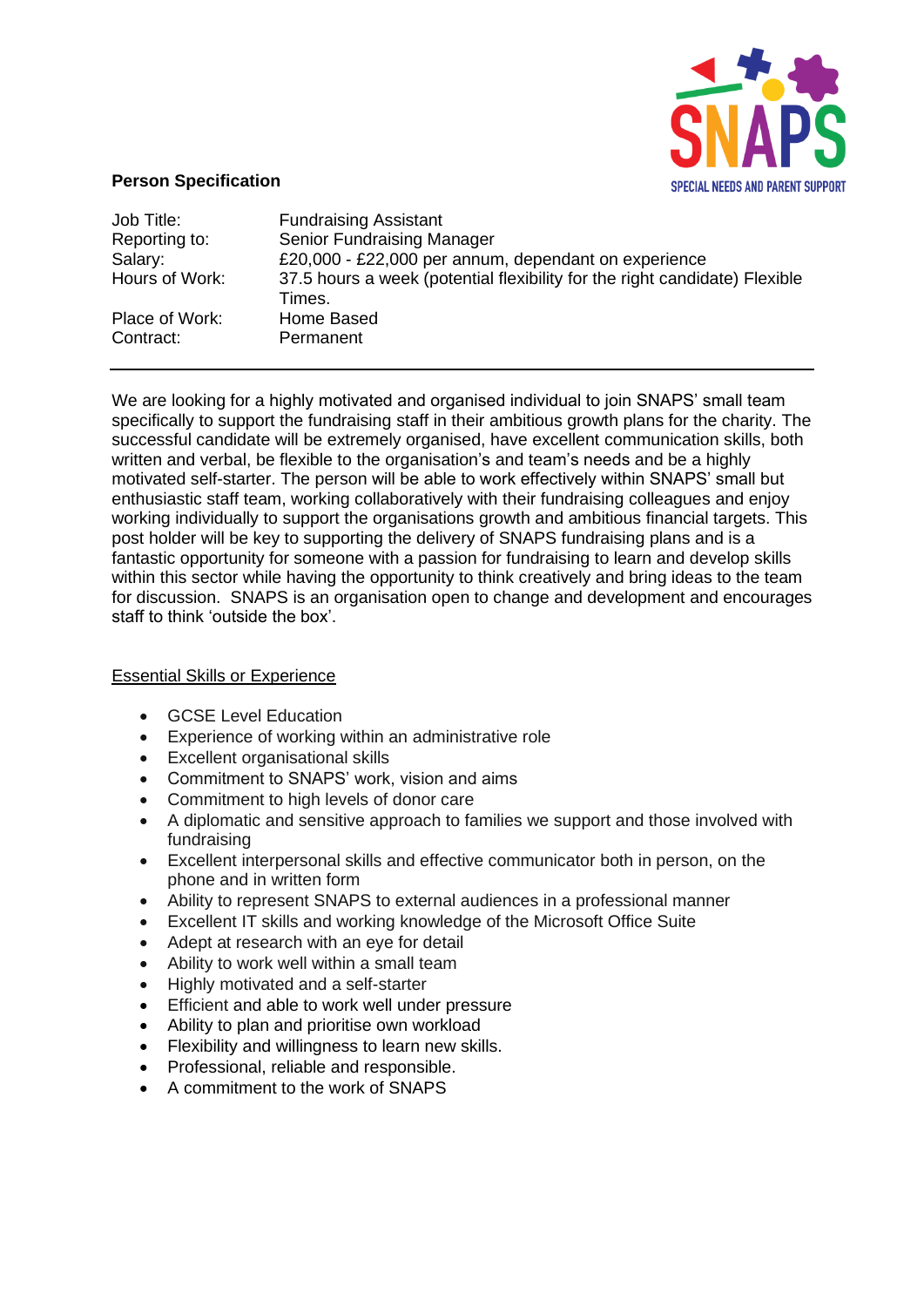## **Desirable**



- Experience of working within a charity/fundraising setting
- Good working knowledge of CRM systems
- Experience supporting trust applications or other fundraising areas

This role could involve travel across Leeds (with some across West Yorkshire) and therefore the successful candidate will need access to their own transport. The hours are flexible, but a small amount of weekend and evening work may be required.

To apply please complete and return the SNAPS' application form by 5pm on  $15<sup>th</sup>$  February 2022 to Lisa Morton by email [lisa@snapsyorkshire.org](mailto:lisa@snapsyorkshire.org) Interviews will be held on Wednesday 23rd February 2022.

More information about SNAPS can be found at [www.snapsyorkshire.org](http://www.snapsyorkshire.org/)